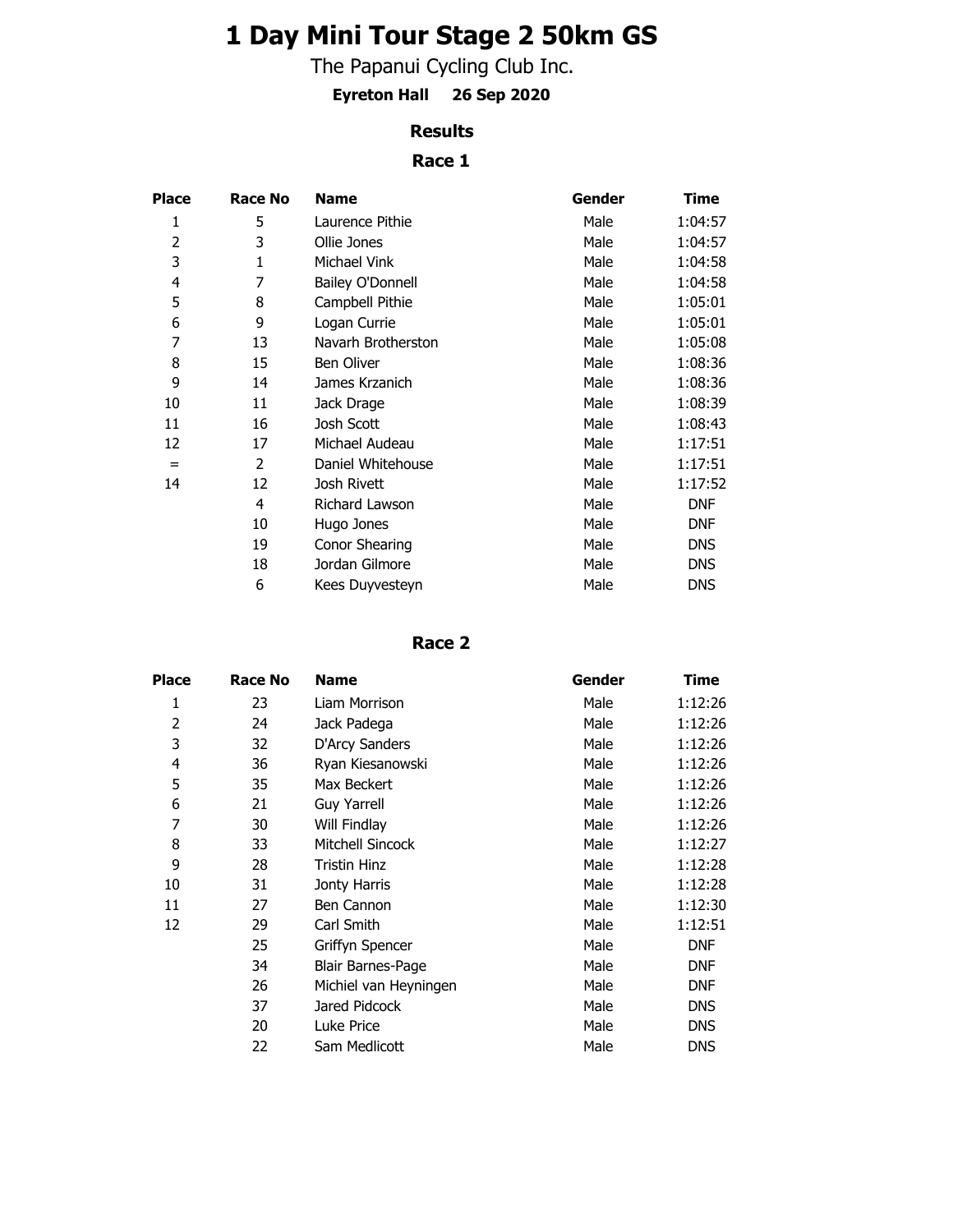# **Race 3**

| Place          | Race No | <b>Name</b>            | Gender | Time       |
|----------------|---------|------------------------|--------|------------|
| 1              | 44      | Andrew Davidson        | Male   | 1:15:18    |
| $\overline{2}$ | 45      | Nick Emerson           | Male   | 1:15:18    |
| 3              | 40      | Glenn Kempton          | Male   | 1:15:18    |
| 4              | 52      | <b>Richard Quested</b> | Male   | 1:15:18    |
| 5              | 42      | David Roche            | Male   | 1:15:18    |
| 6              | 50      | Charlotte Spurway      | Female | 1:15:19    |
| 7              | 43      | Henrietta Christie     | Female | 1:15:19    |
| 8              | 39      | <b>Chris Andrews</b>   | Male   | 1:15:19    |
| 9              | 41      | Alastair Duff          | Male   | 1:15:19    |
| 10             | 47      | Annamarie Lipp         | Female | 1:15:20    |
| 11             | 51      | Ashley Dawson          | Male   | 1:15:20    |
| 12             | 46      | Lewis Davidson         | Male   | 1:15:22    |
| 13             | 48      | Emma Smith             | Female | 1:15:24    |
| 14             | 49      | Dennis Parker          | Male   | 1:15:24    |
|                | 53      | Jenna Borthwick        | Female | <b>DNF</b> |
|                | 38      | Flynn Morgan           | Male   | <b>DNS</b> |
|                | 54      | George McDonald        | Male   | <b>DNS</b> |

### **Race 4**

| <b>Place</b>   | <b>Race No</b> | <b>Name</b>            | Gender | Time       |
|----------------|----------------|------------------------|--------|------------|
| 1              | 64             | Jason Smith            | Male   | 1:18:22    |
| $\overline{2}$ | 58             | Leon Hextall           | Male   | 1:18:22    |
| 3              | 72             | James Grayling         | Male   | 1:18:22    |
| 4              | 62             | Lee Hatton             | Male   | 1:18:23    |
| 5              | 55             | Myles O'Donnell        | Male   | 1:18:23    |
| 6              | 56             | Gareth Morgan          | Male   | 1:18:23    |
| 7              | 65             | Meg Barnes             | Female | 1:18:23    |
| 8              | 63             | Sian Morgan            | Female | 1:18:23    |
| 9              | 66             | Fiona Dowling          | Female | 1:18:24    |
| 10             | 59             | <b>Robert Campfens</b> | Male   | 1:18:24    |
| 11             | 57             | Ruth Robertson         | Female | 1:18:24    |
| 12             | 61             | Michael Sanders        | Male   | 1:18:24    |
| 13             | 75             | Stephen Mark           | Male   | 1:18:25    |
| 14             | 73             | Craig Muir             | Male   | 1:18:25    |
| 15             | 60             | Sara Harnett-Kikstra   | Female | 1:21:08    |
| 16             | 74             | Martin O'Brien         | Male   | 1:22:37    |
| 17             | 70             | Lance Barnes           | Male   | 1:23:33    |
| 18             | 68             | Amye Kellow            | Female | 1:30:41    |
| 19             | 67             | Erin Downie            | Female | 1:30:41    |
|                | 71             | Mikaela Grant          | Female | <b>DNF</b> |
|                | 101            | Duncan Turnbull        | Male   | <b>DNS</b> |
|                | 69             | Paul McLauchlan        | Male   | <b>DNS</b> |